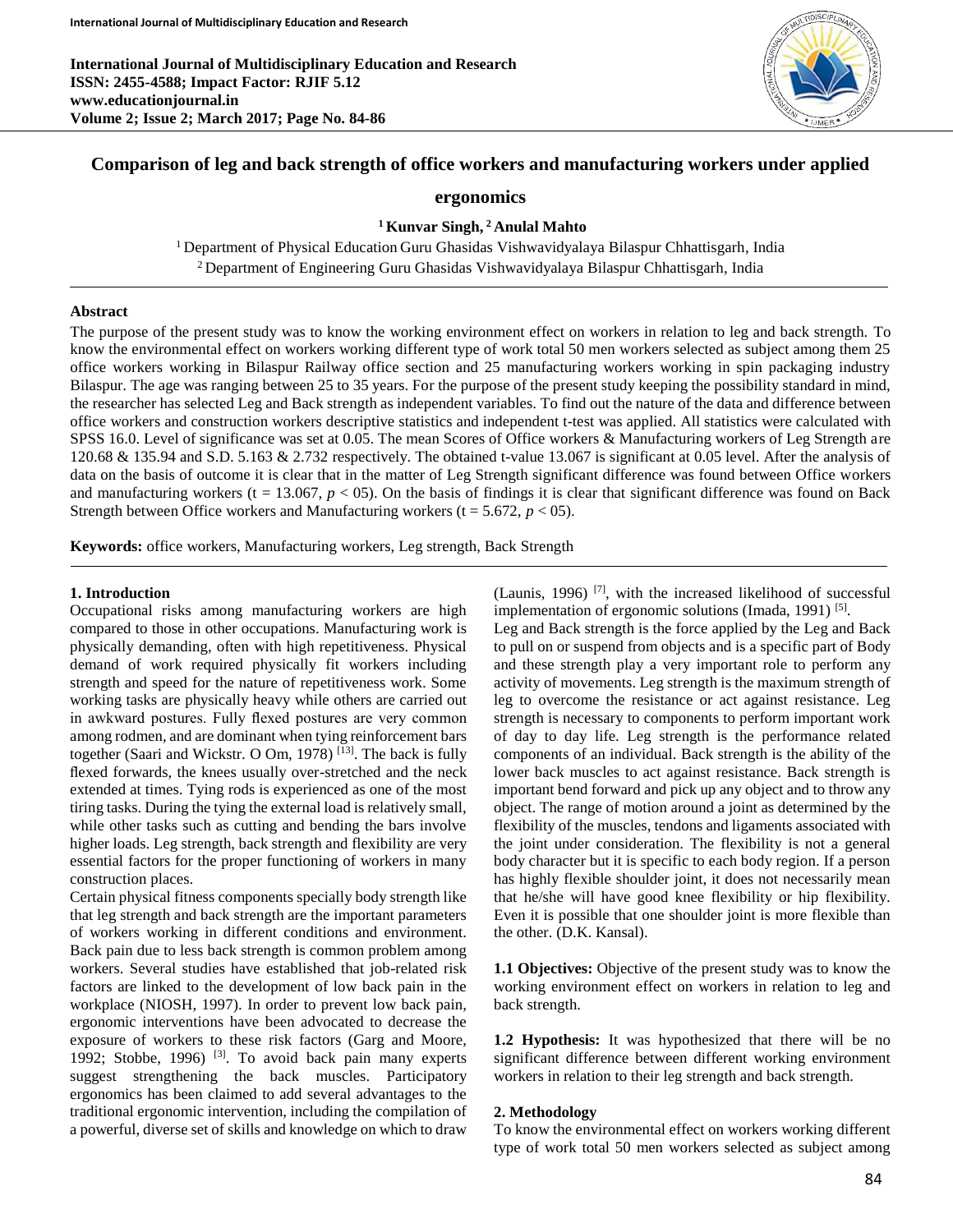them 25 office workers working in Railway office section and 25 manufacturing workers work in spin packaging industry Bilaspur. The age was ranging between 25 to 35 years.

For the purpose of the present study keeping the possibility standard in mind, the researcher has selected Leg and Back strength as independent variables. Leg strength was measured by

leg strength dynamometer recorded in kg. Back strength measured by back strength dynamometer and recorded in kg. **Statistical Analysis**: - To find out the nature of the data and difference between office workers and construction workers descriptive statistics and independent t-test was applied. All statistics were calculated with SPSS 16.0. Level of significance was set at 0.05.



Fig : Manufacturing workers working conditions



Fig : Office workers working conditions

#### **3. Result and Findings**

**Table 1:** Descriptive and comparative table of Office Workers and Manufacturing workers in relation to Leg Strength

| Group                 | Mean    | SD    | <b>Std. Error of Mean</b> | t-value | p-value |
|-----------------------|---------|-------|---------------------------|---------|---------|
| Office workers        | 120.68  | 5.163 | 1.032                     | 13.067* | 000     |
| Manufacturing workers | 135.941 | 2.732 | .546                      |         |         |

Table-1: shows that the mean of Office workers & Manufacturing workers of Leg Strength are 120.68 & 135.94 and S.D. 5.163 & 2.732 respectively. The obtained t-value

13.067 is significant at 0.05 level that shows significant difference exists between the means of Office Workers and manufacturing workers in relation to Leg Strength.



**Fig 1:** Graphical presentation of mean values of Office Workers and Manufacturing Workers in relation to Leg Strength